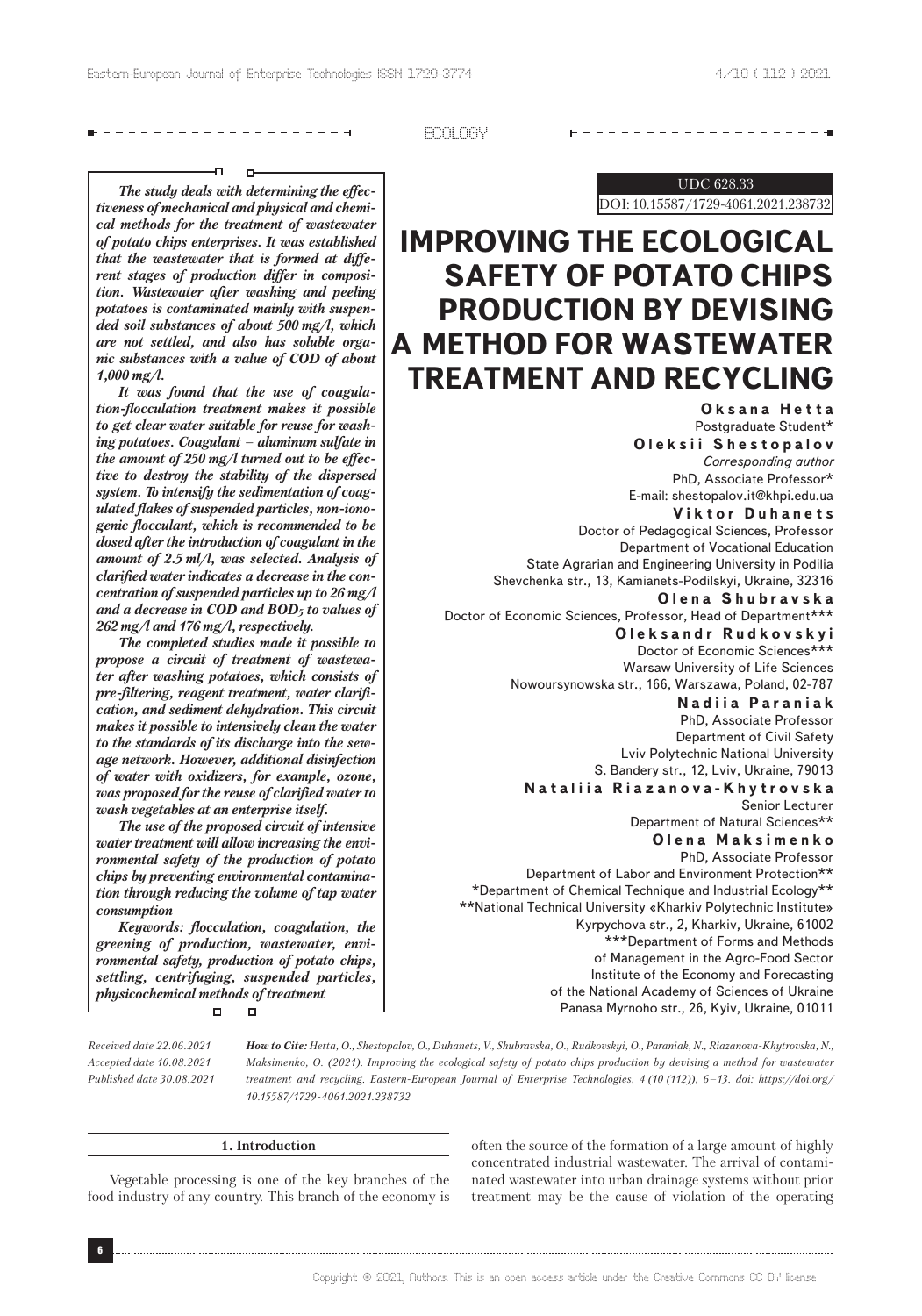conditions of networks, pumping stations, treatment facilities, which in turn poses a threat to natural reservoirs [1].

Almost all food production is associated with the consumption of water from water supply systems, boreholes, or wells.

According to the purpose, water used for food production is divided into technological and technical. Technological water includes water that is a raw material and is part of food and beverages, as well as water that is in direct contact with food raw materials in the production process. Technical water (or water for technical purposes) includes water, which is used to ensure the technological process at all stages of production and operation of an enterprise in general. Thus, such water has no contact with raw materials, semi-finished products, and finished products, but is used for cooling semi-finished products and products, washing production facilities, etc.

Wastewater of food industry enterprises has high concentrations of various organic contaminations (fats, proteins, starch, sugar, etc.). Such wastewater is characterized by high rates of chemical oxygen demand (COD), biological oxygen demand (BOD), suspended substances, fats, and other contaminants.

Discharge of such wastewater into the city sewer without prior treatment is unacceptable. That is why wastewater of the food industry requires devising effective technological treatment circuits before discharging into the city drainage system, water bodies, or recycling in a closed cycle production.

# **2. Literature review and problem statement**

Depending on the branch of food production (fruit and vegetable, distilleries, fish processing, meat and dairy, etc.), the content and the type of contaminants in wastewater differ in a wide range. Paper [2] analyzed the content of contaminants in wastewater of food production of various profiles and methods for wastewater treatment. It was pointed out that the main methods for wastewater treatment, which contain suspended substances, are mechanical methods. Chemical, physical and chemical, and biological methods are used to reduce the COD and BOD indicators. However, the possibility of recycling wastewater at an enterprise was not sufficiently explored. Wastewater of fruit and vegetable plants, which is not highly concentrated, can be appropriate for this purpose. The averaged indicators of wastewater after the operations of washing fruit and vegetable products are as follows [2]: *t* = 18–20 °C, BOD5 = 550–600 mg/l, COD = 330–370 mg/l, total nitrogen $= 22-25$  mg/l, phosphorus $= 3-7$  mg/l. Contaminants in wastewater of fruit and vegetable plants after washing vegetables and fruits include soil particles, juice, vegetable and fruit waste. Even when the same raw materials are treated, wastewater from food enterprises can vary significantly. In addition, the composition of production wastewater can vary significantly depending on the season. However, this type of wastewater is promising for production recycling at the stage of washing vegetables from the soil.

In modern European countries, there is an intensive search for the most rational and highly effective methods and technologies for the treatment of highly concentrated wastewater of food industry enterprises [3]. Effective wastewater treatment and prevention of environmental pollution are the key to the environmental safety of existing industries. In addition, part of purified water can be returned to production and used in a closed cycle for technological needs, such as washing the premises, equipment, or vegetables. The secondary use of

purified water reduces the need for discharge and also leads to the economy in the consumption of clean tap water, that is, it is economically feasible. However, purified wastewater can be safely disposed of or reused in production itself if it meets the relevant standards of drinking water quality. In each country, these standards regulate the requirements for organoleptic and toxicological qualities of water. For example, in Ukraine there is DSanPiN 2.2.4-171 [4], for EU countries it is necessary to comply with the requirements of EU Directive 98/83 [5], in the USA – NPDWR EPA [6] and others.

Physical and chemical or reagent methods are widely used in the practice of wastewater treatment – they are quite effective and simple. They can be used with almost unlimited volumes of wastewater. Coagulation and flocculation processes are widely used in many industries of the food industry in wastewater treatment [7]. The main purpose of coagulation and flocculation is to reduce the turbidity of wastewater by aggregating contaminants with subsequent settling or filtration. Various mineral coagulants, capable of forming amorphous or small-crystal structures that are insoluble in water are used for wastewater treatment.

Coagulation and flocculation processes facilitate the removal of suspended substances and colloids by concentrating them in the form of flakes (flocs) followed by separation in flotation and/or filtration systems [8]. These processes are basic for complete or partial adjustment of water characteristics determined by the most inert admixtures (silt, clay, colloids). However, there are objective difficulties associated with determining the method for wastewater treatment and selection of the type and number of reagents, because there is no universal method for water treatment. An option to overcome the corresponding difficulties is to conduct research with actual industrial liquids. When the composition and concentration of a contaminant in wastewater of different industries changes, it is necessary to change the type and the amount of reagents. That is why an intensive treatment method, a type and a dose of a reagent must be selected depending on the composition of a specific wastewater sample. Otherwise, the wastewater treatment effectiveness will be low, or reagents will be used inefficiently in large excess.

Coagulation and flocculation are the main pre-treatment methods used in industry worldwide. Aluminum and iron salts have been used to intensify the aggregation process for many years [9]. However, the choice of the type of coagulant that will work effectively also requires experimental selection and verification of its effectiveness. This issue is especially important when a coagulant is used in cooperation with other reagents, for example, as a flocculant.

However, it should be pointed out that aggregation during the use of various coagulants and flocculants is not a sufficiently studied process, which depends on many factors. The effectiveness of this method depends on the dosage of reagents [10], pH of the medium [11], time, speed and method of stirring [12], and other factors that can be affected during the optimization of the wastewater treatment process [13]. However, there are no clear recommendations on the choice of factors that can be used to treat wastewater after washing fruit and vegetable products, in particular in the production of potato chips. All this gives reason to assert that it is advisable to conduct a study dedicated to finding an effective method for wastewater treatment after washing vegetables.

In addition, an urgent unresolved issue is to ensure the resistance of formed aggregates to mechanical influence. It is known that flocs after formation are able to break during trans-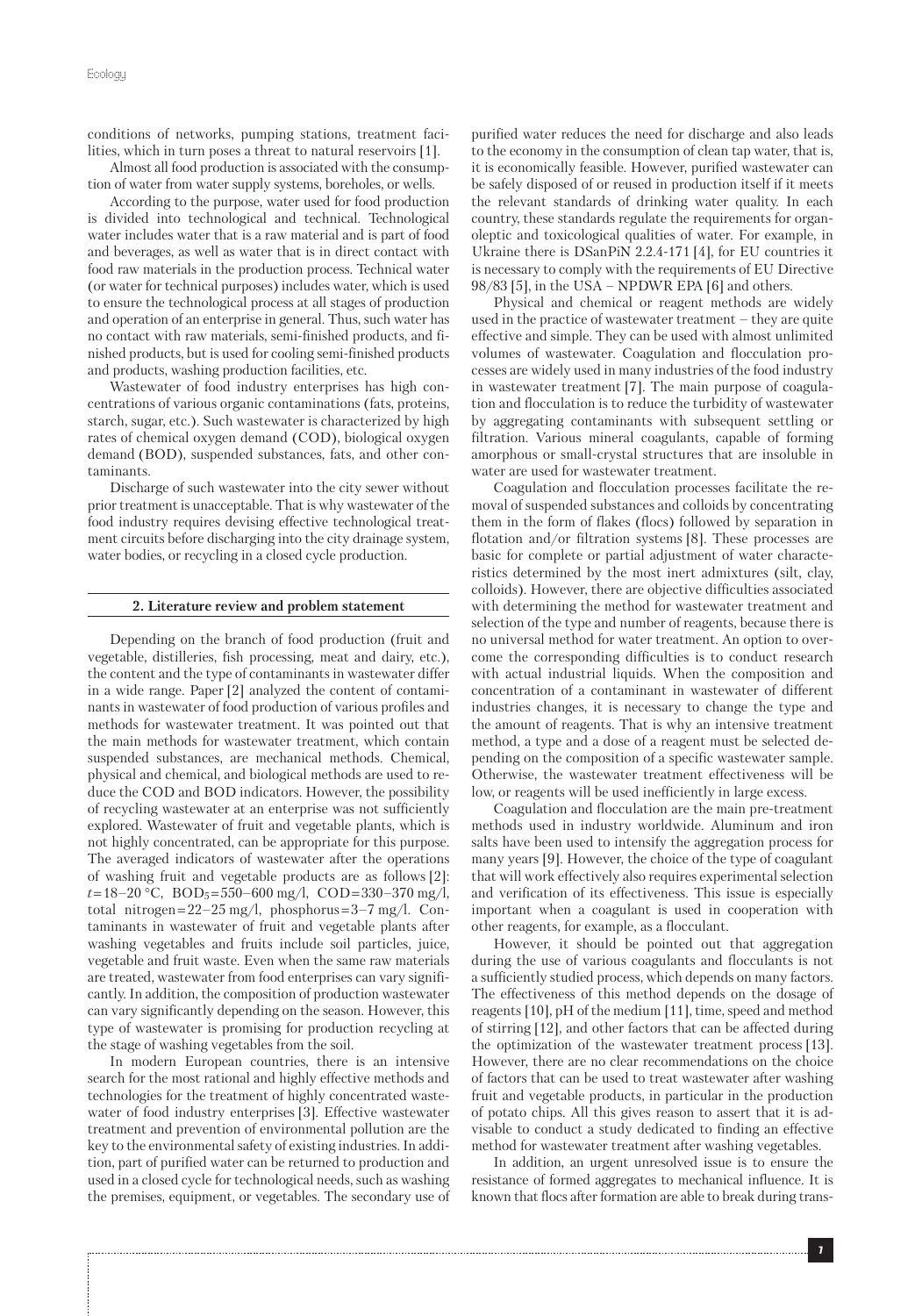portation to tanks or sludge dehydration devices. For example, studies of the resistance of flocs cells on the example of coal sludge in paper [14] showed that preservation of dimensions of formed aggregates depends on the concentration and dispersed composition of the solid phase. And for effective dehydration of sediment in a centrifuge, the residual rate of settling of flocs cells after mechanical stress should make up at least 2 mm/s.

The complex chemical composition of actual wastewater, which depends on the characteristics of a particular production, does not make it possible to immediately determine the type and amount of reagents, as well as to select the factors that will affect the water treatment process. That is why, in order to develop recommendations for the treatment of wastewater of a particular production, it is necessary to select effective treatment methods in each case. That is why additional research is needed to intensify the use of reagents and the conditions of their use, to conduct research into the rate of settling of the formed aggregates and their resistance to mechanical influence.

#### **3. The aim and objectives of the study**

The aim of this study is to intensify wastewater treatment after washing potatoes in order to increase the environmental safety of potato chips production. This is necessary to devise a substantiated wastewater treatment circuit after washing vegetable products.

To attain the set aim, the following tasks were to be solved:

– to analyze the composition of contamination of wastewater, which is formed at different stages of the technology of potato chips production;

– to study the effectiveness of wastewater treatment by mechanical and physicochemical methods;

– to develop recommendations on the technology of wastewater treatment to the norms of discharge in the sewerage system and secondary use of water for washing potatoes.

#### **4. The study materials and methods**

The object of this study was the wastewater of one of the existing production of potato chips. Wastewater of this production after washing and cutting potatoes contain contaminants that is characteristic of wastewater of vegetable products processing: soil particles, juice and vegetable residues. The study hypothesis compares the effectiveness of wastewater treatment methods after washing potatoes to improve the environmental safety of an enterprise. It was assumed that purified wastewater can be returned to the technological cycle of an enterprise at the stage of washing potatoes.

The procedure for research into wastewater purification from suspended and soluble particles included the following steps:

– sampling of wastewater at different stages of the production cycle;

– studying the composition of wastewater, which is formed at different stages of production, in terms of the contaminant content;

– choice of prospects for wastewater treatment to the norms of secondary use at an enterprise;

– selection of mechanical and physicochemical methods of wastewater treatment and comparison of their effectiveness;

– development of a technological circuit for wastewater treatment after washing vegetable products.

As a result of the examination of the technology of the wastewater sewage system at all stages of one of the enterprises of potato chips (Fig. 1), five wastewater samples were selected. The characteristics of these samples are as follows: run-off of a potato washing apparatus (Sample No. 1); combined run-off after washing and cleaning potatoes (Sample No. 2); juice run-off after cutting (Sample No. 3); a mixture of all wastewater from the industrial settling tank (Sample No. 4); blanching foam (Sample No. 5). Chemical analysis to determine the main contamination of the samples was carried out in a certified laboratory.



Fig. 1. Circuit of formation and sewage of wastewater of potato chips production:  $1 -$  washing and cleaning potatoes;  $2 -$  slicing and blanching potatoes;

 $3$  – fats, oils that get into the sewage system because of the lack of tightness of the equipment;  $4$  – periodic run-off after washing the equipment;  $5 -$  horizontal settling tank at the enterprise, SNS – sewage station

The wastewater treatment methods were selected according to the standard methods and consisted of experiments on settling, filtering, centrifugation, coagulation, and flocculation, followed by settling of wastewater samples.

The study on wastewater settling in the field of gravitational forces and with the addition of reagents (coagulants and flocculants) was carried out in standard laboratory dishes. Selection of reagents for wastewater treatment was carried out after test experiments in which three different types of polyacrylamide-based bioflocculent were used: cationic flocculant TFC-7, anionic flocculant TFA-19, and non-ionogenic flocculant TFN (technical non-ionogenic flocculant). The rate of deposition after the introduction of reagents in the field of gravitational forces and after mechanical influence on the flaked suspension was studied using the method described in [15].

# **5. Results of studying the methods of wastewater treatment after washing potatoes**

# **5. 1. Results of analyzing the selected samples of liquid waste**

The results of physical and chemical analysis of contamination of wastewater selected at different production stages are given in Table 1.

Samples No. 1 and No. 2 are dark turbid sludge containing suspended substances that are practically not clarified by settling. The solid phase content in Sample No. 2 is 4.5 g/l.

Sample No. 3 is a yellow turbid liquid with a high content of organic impurities and the inclusion of small pieces of potatoes that are washed off together with the run-off. It is this run-off that mainly contributes to BOD and COD, the main part of organic matter is concentrated in the suspension of this run-off (BOD= $3,210 \text{ mg/l}$ ).

Sample No. 4 is a dark gray turbid liquid with flakelike sediment and a floating fraction of foam that does not settle (Fig. 2, *a*). A comparative characteristic of this sample with the results of chemical analysis showed a high fat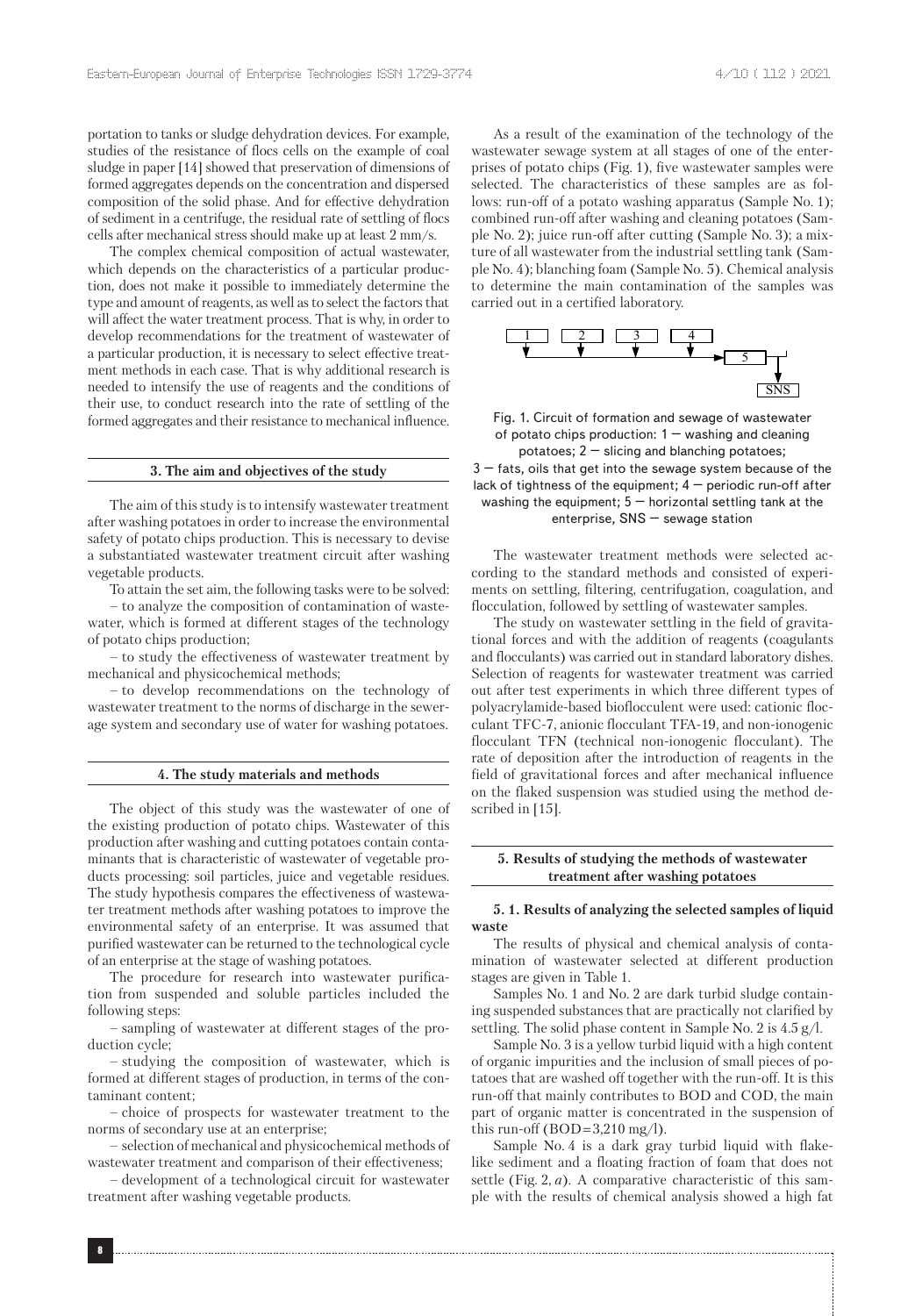content (187 mg/l). This is due to the fact that immediately after washing and discharging the fat-containing flow, there were quite a lot of fats on the walls of the sewage system of an enterprise and the settling tank that get into subsequent discharges, while organic substances were washed off.

#### Table 1

Results of analysis of samples of production wastewater

| No. by<br>order                                                                  | Indicator                                             | Mea-<br>surement<br>unit    | Found<br>in the<br>sample |
|----------------------------------------------------------------------------------|-------------------------------------------------------|-----------------------------|---------------------------|
| Sample No. 1. Run-off of the potato washing apparatus                            |                                                       |                             |                           |
| $\mathbf{1}$                                                                     | Suspended substances<br>(liquid phase after settling) | mg/dm <sup>3</sup>          | 553                       |
| Sample No. 2. Combined run-off after washing and cleaning potatoes               |                                                       |                             |                           |
| 1                                                                                | Suspended substances<br>(liquid phase after settling) | mg/dm <sup>3</sup>          | 489                       |
| $\overline{2}$                                                                   | BOD <sub>5</sub>                                      | $\mathrm{mg}/\mathrm{dm}^3$ | 689                       |
| 3                                                                                | $\rm COD$                                             | $mg/dm^3$                   | 964                       |
| Sample No. 3. Juice run-off after cutting                                        |                                                       |                             |                           |
| 1                                                                                | Suspended substances<br>(liquid phase after settling) | mg/dm <sup>3</sup>          | 167                       |
| $\overline{2}$                                                                   | Dry residue                                           | mg/dm <sup>3</sup>          | 1,513                     |
| 3                                                                                | BOD <sub>5</sub>                                      | mg/dm <sup>3</sup>          | 1,470                     |
| 4                                                                                | COD (with suspension)                                 | $mg/dm^3$                   | 3,210                     |
| Sample No. 4. The mixture of all wastewater from the industrial<br>settling tank |                                                       |                             |                           |
| $\mathbf{1}$                                                                     | Suspended substances                                  | mg/dm <sup>3</sup>          | 678                       |
| $\overline{2}$                                                                   | Dry residue                                           | mg/dm <sup>3</sup>          | 1,559                     |
| 3                                                                                | BOD <sub>5</sub>                                      | mg/dm <sup>3</sup>          | 865                       |
| 4                                                                                | $\rm COD$                                             | mg/dm <sup>3</sup>          | 1,370                     |
| 5                                                                                | Ammonium nitrogen                                     | mg/dm <sup>3</sup>          | 32.5                      |
| 6                                                                                | <b>Nitrates</b>                                       | mg/dm <sup>3</sup>          | 1.3                       |
| 7                                                                                | <b>Nitrites</b>                                       | mg/dm <sup>3</sup>          | 0.46                      |
| 8                                                                                | Fats                                                  | $mg/dm^3$                   | 187                       |
| Sample No. 5. Blanching foam                                                     |                                                       |                             |                           |
| 1                                                                                | Dry residue                                           | mg/dm <sup>3</sup>          | 1,580                     |
| $\overline{2}$                                                                   | BOD <sub>5</sub>                                      | mg/dm <sup>3</sup>          | 395                       |
| 3                                                                                | COD                                                   | mg/dm <sup>3</sup>          | 574                       |

Sample No. 5 – foam after settling is a yellow turbid liquid with a high content of organic impurities and a significant inclusion of potato pieces (Fig. 2, *b*) that have fallen out of the apparatus.



Fig. 2. General view of samples No. 4 and No. 5: *a* – flake-like sediment in sample No. 4; *b* – residues of potato slices in Sample No. 5

Analysis of Table 1 indicates that it is recommended to divide wastewater into the following flows requiring separate treatment: a combined run-off after washing and cleaning potatoes (Sample No. 2) and other wastewater. The combined run-off after washing and cleaning potatoes is interesting in terms of reusing in production at the stage of primary potato washing. In addition, it makes up almost 2/3 of the total volume of wastewater of the entire chip production plant, which is approximately  $500-600$  m<sup>3</sup>/day.

# **5. 2. Studying the effectiveness of wastewater treatment methods**

To study the possibility of reusing treated wastewater, we conducted the studies to assess the quality of wastewater treatment (Sample No. 2) under laboratory conditions.

As a result of analysis of the possibility of using mechanical and physicochemical methods for wastewater treatment, the following was found.

Sedimentation in the field of gravitational forces (settling) was ineffective since the solid phase is a finely dispersed phase with a hydraulic size of 0.022 mm/s (about 50 % of the particles are represented by a finely dispersed fraction that practically does not settle within 2 hours). After settling for 16 hours (Fig. 3), silt-like sediment that was poorly washed off with water and consisted of a fine fraction was observed at the bottom of the measuring cylinder.



Fig. 3. Kinetics of run-off settling after washing and cutting potatoes:  $a -$  after 1 hour;  $b -$  after 2 hours; *c* – after 16 hours

Liquid phase filtering through filter paper with the pore dimensions of  $5 \mu m$  showed that only up to  $500 \text{ mg}/l$ of solid phase are caught. Filtration has a light brown shade (Fig. 4, *a*), which indicates the existence of particles of less than 5 µm (thin fractions of solid phase and colloidal suspensions). Centrifugation of the sample in the laboratory centrifuge for 30 seconds before reaching the dividing factor of 1,440 made it possible to obtain slightly turbid clarified water and sedimented suspended particles (Fig. 4, *c*).

The experiments described above suggest that the existence of finely dispersed soil and clay fractions, as well as potato juice, in wastewater create a stable dispersion system. Disruption of the dispersion system is possible by introducing polyelectrolyte (coagulant salts), which will break the stability of the system. During coagulant selection, aluminum sulfate, which in the amount of  $250 \text{ mg/dm}^3$  ruined the stability of the system and formed small flakes of coagulated suspended particles with an average deposition rate of 0.67 mm/s, proved to be rather effective. An increase in the dosage of coagulant did not lead to a significant change in the rate of deposition of flakes. That is why in further experiments, we used exactly the same amount of coagulant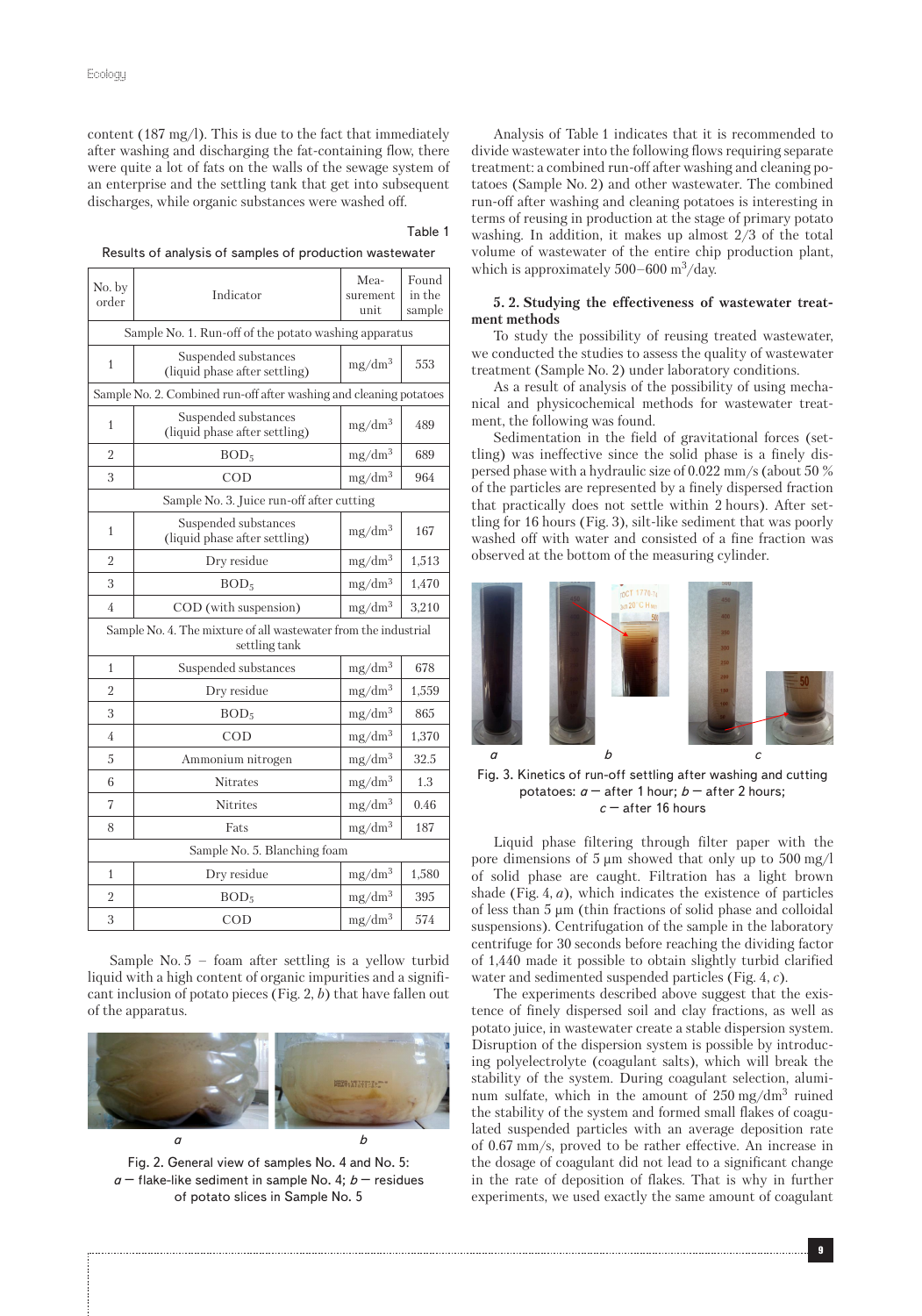and introduced a flocculant to intensify the process of deposition of flakes.



Fig. 4. Results of filtration and centrifugation of wastewater samples:  $a$  – filtration;  $b$  – caught sediment on filter paper; *c* – sediment after laboratory centrifuge

Further introduction of bioflocculant in the amount of 2.5 ml/l (0.05 % solution) made it possible to obtain clear water with a sufficient rate of deposition of flocs cells to treat water in the settling tank (Fig. 5).



Fig. 5. Aggregation of suspended particles under the influence of coagulant and flocculant:  $a -$  formation of aggregates after the introduction of reagents;  $b -$  deposition of flocs;  $c -$  the view of sediment and clarified liquid after settling

Comparative analysis of the samples of wastewater treated by various methods is shown in Fig. 6.

Water after settling is turbid and not suitable for discharge and reuse (Fig. 6, *a*), and the degree of catching contaminants is minimal. The concentration of suspended particles in the liquid phase after settling for 16 hours is 553 mg/l (Table 1). Filtration (Fig. 6, *b*) and centrifugation of water give a better effect (Fig. 6, *c*), the clarified water is more transparent, but has suspended particles. In addition, under industrial conditions, filtration and centrifugation of water without the use of reagents will not make it possible to obtain clarified water that was obtained under laboratory conditions.

The cleanest and most transparent water (Fig. 6, *d*) can be obtained by combining chemical strengthening of the sedimentation process with coagulation and flocculation, followed by settling. That is why this method was taken as the basis for further research and devising wastewater treatment technology for the production of potato chips.



Fig. 6. Comparative analysis of the effectiveness of treatment of wastewater of chips production:  $a$  – settling,  $b$  – filtration;  $c$  – coagulation and flocculation with subsequent settling; *d* – centrifugation

After flocs are formed, they can be destroyed during their transportation for settling and dehydration under industrial conditions. That is why when selecting the type of flocculant, it is necessary to take into consideration not only the rate of deposition of flocs but also their resistance to destructive effects (mechanical or hydrodynamic). The results of the study of the rate of settling of flocs after the introduction of cationic, anionic, and non-ionogenic flocculant, as well as after mechanical influence, are shown in Fig. 7.



Fig. 7. Rate of deposition of solid phase after the introduction of coagulant (in the amount of 250 mg/l) and flocculants (in the amount of 250 ml/l) before and after mechanical influence by stirring for 40 s

Analysis of the test data in Fig. 6 makes it possible to recommend TFC-7 and TFN, which have a sufficiently high rate of deposition of flocs of 4.5 mm/s and 4.9 mm/s, respectively, for treatment of this production wastewater. However, the use of non-ionogenic TFN flocculant is more acceptable, because flocs retain a deposition rate after destructive effects by 1.5 times better compared to TFK-7. This is explained by the fact that the strength of hydrogen bonds when using TFN for this type of suspended particles in floccules is higher, therefore, after the floccules after destructive influence are larger. This is illustrated by microphotographs of the process of wastewater flocculation, shown in Fig. 8. That is why, for practical purposes and further research, it is possible to recommend the use of non-ionogenic flocculant TFN along with a coagulant.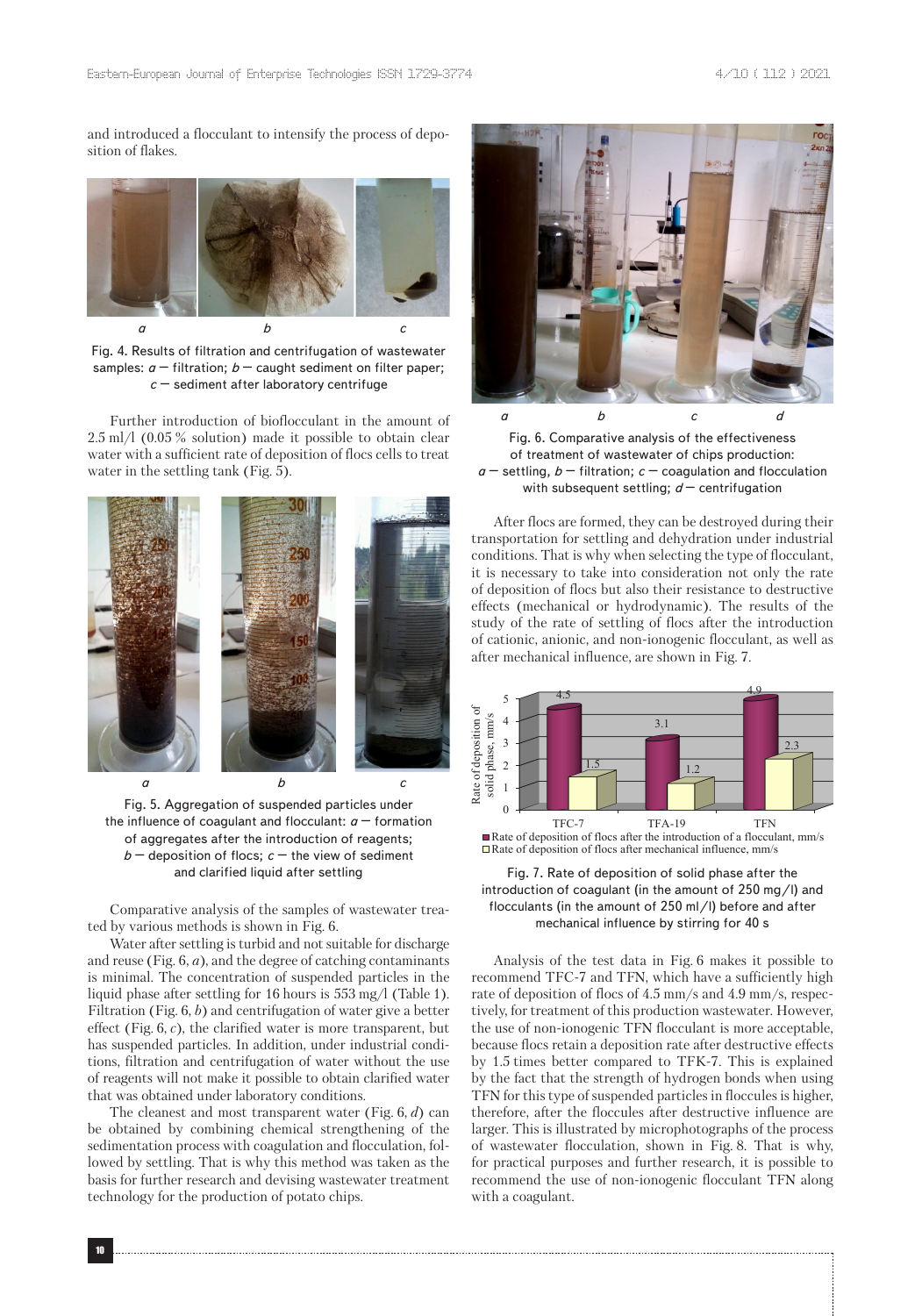

Fig. 8. Images after flocculation and destruction of flocs during mechanical influence: *a* – dispersed system in a drop of wastewater before the introduction of reagents;  $b$  – the view of flocs after aggregation;  $c$  – the view of flocs cells formed by TFN flocculant after mechanical influence; *d* – the view of flocs cells formed by TFC-7 flocculant after mechanical influence

Analysis of the results (Fig. 7, 8) makes it possible to recommend the use of non-ionogenic flocculant TFN in combination with a coagulant.

The data of comparative analysis of clarified water before treatment and after deposition of flakes with the use of coagulant and TFN flocculant are shown in Fig. 9.



Fig. 9. Comparative analysis of the effectiveness of wastewater treatment by coagulation-flocculation method (coagulant consumption – 250 mg/l, consumption of flocculant solution  $-2.5$  ml/l)

Analysis of the data in Fig. 9 indicates a significant decrease in the concentration of suspended particles, BOD<sub>5</sub> and COD almost by 4 times. This makes it possible to conclude about the possibility of wastewater treatment for discharge into the sewage network by the proposed coagulationflocculation method, followed by settling and dehydration of sediment.

The dependence of the change in the rate of deposition of formed aggregates before and after mechanical influence at different amount of flocculant is shown in Fig. 10.

Statistical treatment of the data in Fig. 10 made it possible to establish the following empirical equations:

$$
V_1 = 0.7579 + 1.5559 \cdot q; \tag{1}
$$

$$
V_2 = -0.0766 + 0.8659 \cdot q,\tag{2}
$$

where  $V_1$  is the rate of deposition of flocs in a settling tank after a flocculator;  $V_2$  is the rate of deposition of sludge after a settling tank before dehydration facilities; *q* is the consumption of flocculant, ml/l.





The root mean square error of equations (1) and (2) in the studied interval of the values of the variables is 0.17 mm/s and 0.23 mm/s, respectively, determination factors  $R^2 = 0.98$ and  $R^2$ =0.97, respectively.

These dependences can be used to predict the expected rate of deposition of flocs cells in a settling tank (1) and before dehydration facilities (2) at various consumption rates of a flocculant and constant consumption of a coagulant.

#### **5. 3. Production scheme of treatment of chip production wastewater**

As a result of the conducted study of samples, the following circuit of wastewater treatment after washing potatoes was proposed (Fig. 11).



Fig. 11. Production circuit of treatment of wastewater after washing potatoes for making chips: 1 – tank-storage of wastewater; 2 *–* filter*;* 3 – pump; 4 – flocculator; 5 – station of preparation and dosage of reagents (coagulants and flocculant); 6 *–* thin-layer settling tank; 7 *–* centrifuge for dehydration of condensed sludge

Taking into consideration the existence of large plant waste, filtering should be the first stage. Wastewater from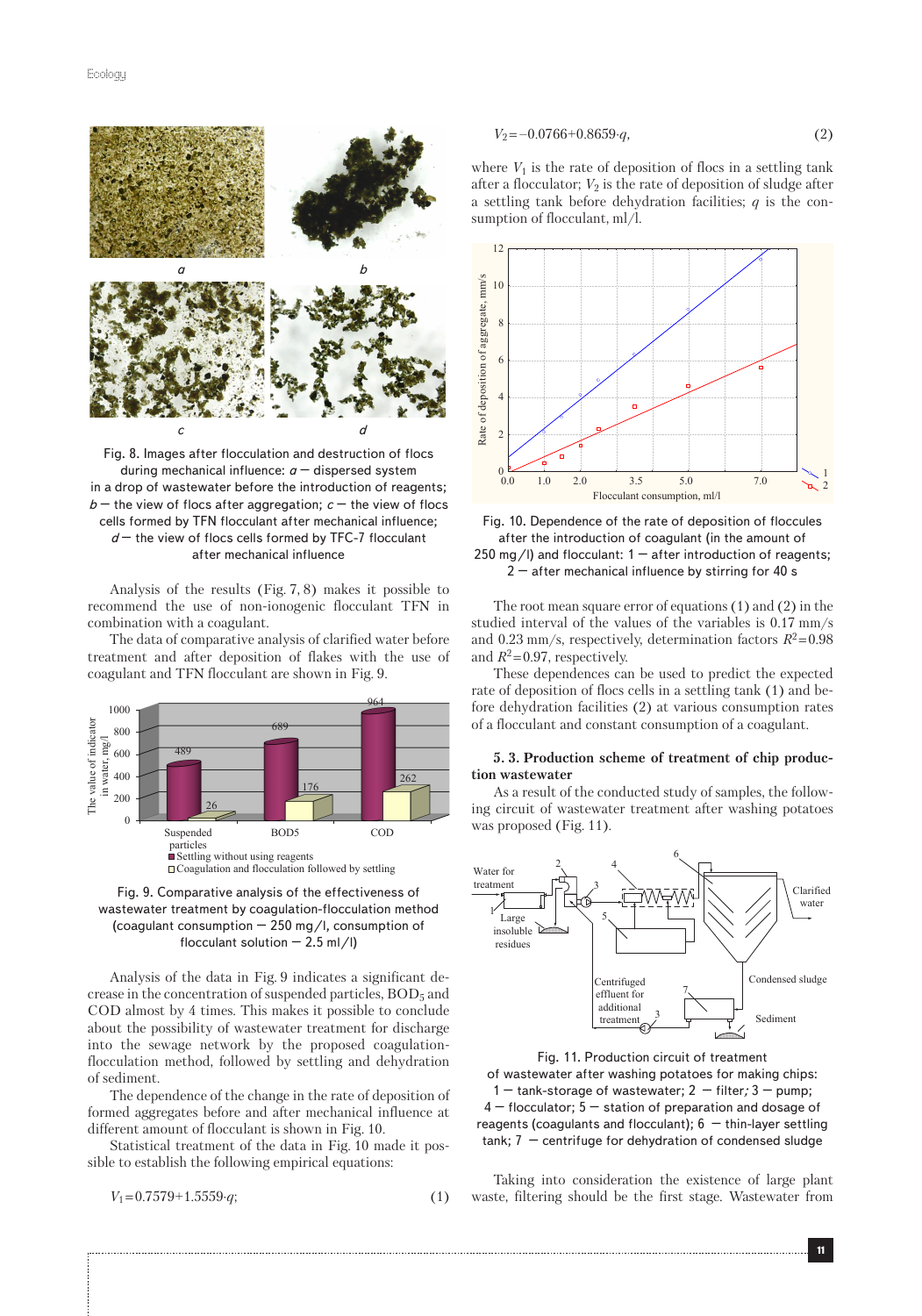the chip production workshop is fed into the tank-storage of industrial wastewater 1 (if necessary) and then goes to filter 2, designed to separate large particles (for example, potatoes peels, and slices). After filtering 2, wastewater is fed by pump 3 for coagulation and flocculation into flocculator 4, in which there is an aggregation of suspended particles, which makes it possible to divide the heterogeneous system into clarified water and sludge. The dosage of reagents in the flocculator is carried out by the station of reagent preparation and dosage 5.

Consumption of reagents in the calculation for  $1 \text{ m}^3$  of wastewater makes up: of coagulant (aluminum sulfate) –  $250$  g/m<sup>3</sup> and non-ionogenic bioflocculant –  $7-8$  g/m<sup>3</sup>.

The flocculated sludge in a thin-layer settling tank 6 is divided into the clarified liquid phase (clean water) and a condensed product. For the sediment dehydration, a condensed product of the settling tank is fed to centrifuge 7, where it is divided into dehydrated sediment, which is a finely dispersed solid phase, and centrifuged effluent. The centrifuged effluent contains part of the suspended particles, so it returns to dilute the initial run-off for additional treatment after filter 2 and for re-treatment.

# **6. Discussion of results of studying the method for treatment of wastewater after washing potatoes**

The creation of low-waste modern production facilities and a radical change in the technology of any enterprise requires significant economic costs. That is why greening of existing production is a promising direction for the enhancement of the environmental safety of existing enterprises. It can be implemented through a set of measures, including improving the technological processes or minimizing the amount of waste. An increase in the environmental efficiency of the processes of potato chips production can be achieved by cleaning and recycling wastewater after washing potatoes. This, in turn, will significantly reduce the intake of freshwater from natural sources. Water purified to the norms of secondary use is a valuable secondary resource for economically substantiated use in production.

The conducted studies proved the possibility of treatment of chips production wastewater to the norms of drainage. It was established that mechanical methods (settling, centrifugation, and filtering) were not effective enough. At the same time, coagulation and flocculation, followed by settling, makes it possible to get sufficiently clean, clear water that can be discharged into the sewage network. Efficiently working reagents were selected: aluminum sulfate for preliminary coagulation treatment of water and non-ionogenic TFN flocculant. These reagents destroy the resistance of the dispersed system, form contaminant aggregates and contribute to their rapid deposition. Obtained dependences of Fig. 10 and (1), (2) make it possible to select and adjust flocculant consumption, depending on the required deposition rate during water settling and dehydration.

The devised production circuit for wastewater treatment (Fig. 11) can be used to treat water after washing fruit and vegetable products in case of selection of reagents necessary for effective water clarification. The water clarified in the settling tank will correspond to the indicators shown in Fig. 9 and can be dumped in the sewage system. However, it is not enough to clean wastewater from suspended particles to the state of clear water for its re-use in the production to wash vegetable products. It is necessary to provide for the possibility of developing unwanted microbiological processes due to the biological decomposition of soluble organic substances. As a result of these processes, there is a possibility of the formation of unpleasant smell and the development of pathogenic bacteria. That is why purified water from the settling tank must be disinfected before using for production needs. One of the ways of simultaneous water disinfection and additional reduction of COD and BOD indicators is the use of ozone.

The advantage of the study is the possibility of using the given methodology (stages of research) for the selection of the type and the dose of reagents during choosing the method for the coagulation-flocculation wastewater treatment.

The limitation of the study is the fact that the above results and dependences are valid for the wastewater of a certain composition used in the experiments and production (Table 1). However, these results can be adapted to the conditions of other productions and wastewater after washing vegetables after conducting specifying tests on the selection of the method of usage, the type and the dosage of reagents.

A promising direction of the subsequent research is experimental testing of the methods for disinfection and oxidation of organic substances according to BOD and COD, which will allow the use of clarified purified wastewater in a closed cycle of an enterprise for washing potatoes. In addition, it is necessary to determine possible environmental risks and calculate the economic effect of the use of purified water for further industrial implementation of the devised technology.

#### **7. Conclusions**

1. As a result of the analysis of chips production samples, it was found that the wastewater that is formed at different stages of production differ in composition. Wastewater after washing and peeling potatoes is promising for recycling in production, but it is contaminated mainly with suspended substances of about 500 mg/l that do not get settled.

2. The effectiveness of treatment of wastewater of chips production was studied. It was found that the use of coagulation-flocculation treatment makes it possible to get clear water suitable for reusing for washing potatoes. Analysis of the results allows recommending the use of non-ionogenic TFN flocculant in combination with the coagulant (aluminum sulfate). The introduction of flocculant in the amount of 2.5 ml/l (0.05 % solution) enabled obtaining clear water with the floccules deposition rate that is sufficient for treatment in the settling tank. Analysis of clarified water indicates a decrease in the concentration of suspended particles by almost 15 times and a decrease in COD and  $BOD<sub>5</sub>$  by almost 4 times.

3. The completed studies made it possible to propose the circuit for treatment of wastewater after washing potatoes, which includes pre-filtering, reagent treatment, water clarification, and sediment dehydration. However, additional water disinfection by the oxidizing agent, for example, ozone, is required for the purpose of reusing clarified water to wash vegetables.